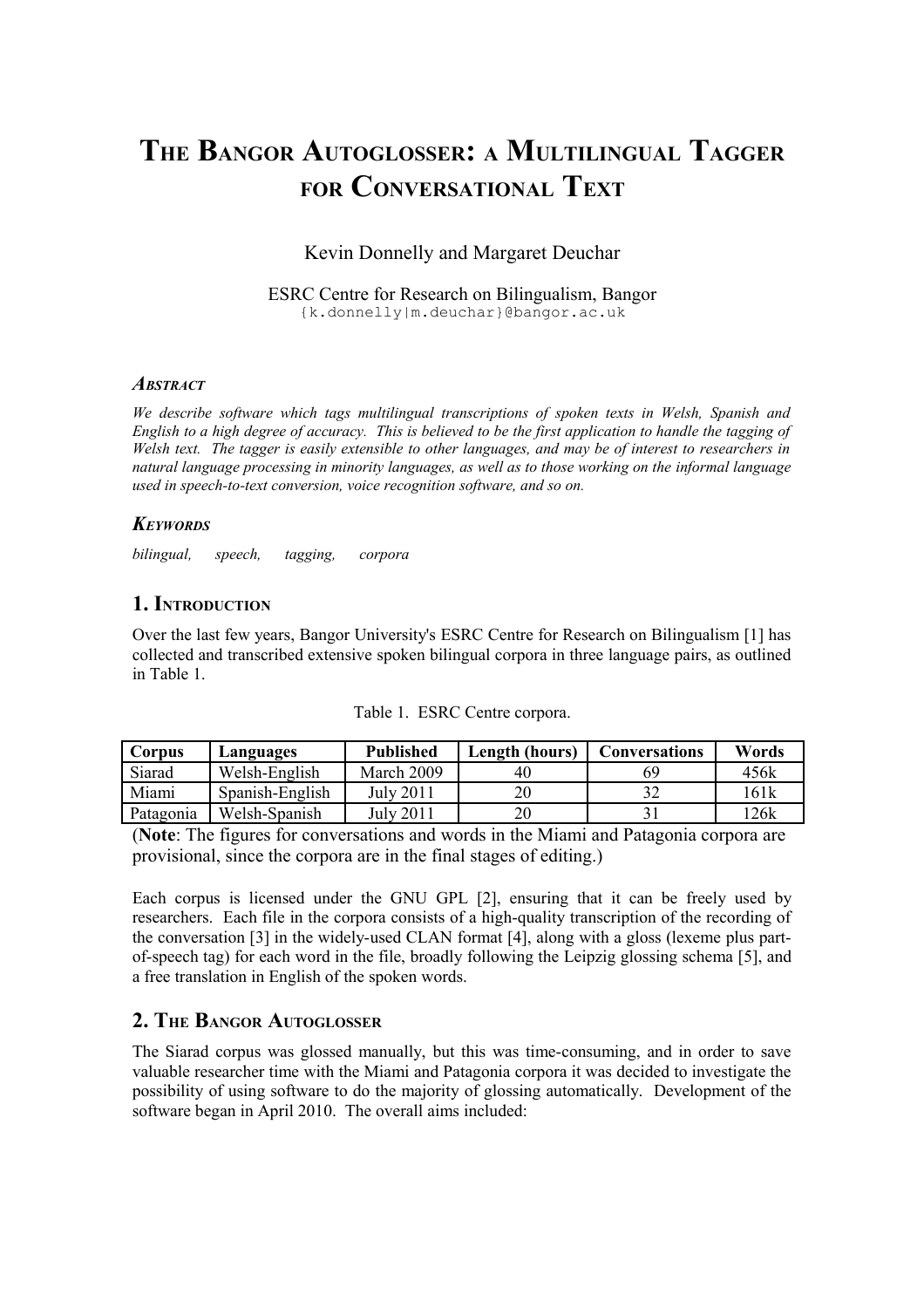- *Use of existing GPL or open-source software and resources where possible.* This would leverage existing work in this area, as well as lower the threshold for contributions in future.
- *Tagging across at least two languages simultaneously, preferably using a single application infrastructure.* This would simplify the tagging process, since there would be no need to use different tools for utterances in different languages (for example, to use two different taggers, perhaps with different requirements as regards input format or wordlist structure).
- *Ability to handle conversational language.* The transcripts include repetitions, restarts, overlaps, and so on, which do not occur to the same extent in formal written text.

# **3. HOW THE AUTOGLOSSER WORKS**

#### **3.1 Text import**

After some initial text preparation, the conversation text is imported via a PHP script into a PostgreSQL database table, with each utterance a separate record. Thus the following utterance by the speaker **LOR** in Siarad's **Fusser32** will form one record, with other items like manually prepared glosses or translations also attached to it:

#### **xxx <oedd@1 gen@1 i@1 (ddi)m@1 prin@1 ddim@1> [?] bwyd@1 ar\_ôl@1 yn@1 fridge@2 &=laughs .**

#### *I had almost no food left in the fridge.*

The human transcriber has marked each word with a language tag (**@1** for Welsh and **@2** for English), as well as noting such speech artefacts as inaudible words (**xxx**), backtracking (text inside angle brackets), and non-linguistic cues (**&=laughs**). The constituents of multi-element "words" such as **ar ôl** are joined by an underscore, so that they can be represented by a single gloss. The details of the marking are described in [4], but since the marking as used by the Centre has changed slightly over the years (CLAN was not originally developed to handle multilingual text), the autoglosser handles four different marking systems.

Each of these utterances is then split into its constituent words, discarding artefact markers, and this segmented set is stored in another table - the utterance above would therefore have four words stored:

#### **bwyd / ar\_ôl / yn / fridge**

*food left in [the] fridge*

The language tags are stripped off, and stored as another field against a word's record.

#### **3.2 Dictionary lookup**

The autoglosser then runs through the words table, looking up each word against a dictionary table, and writing all the possible interpretations of the surface word into a file in a format which will allow the output to be disambiguated. For instance, using a different utterance:

**mae@1 (y)n@1 braf@1 nice@0** (*it's fine, nice*)

we have:

```
"<mae>"
       "bod" {25,1} [cy] v 3s pres :be:
       "bae" {25,1} [cy] n m sg :bay: + nm
"<yn>"
       "yn" {25,2} [cy] stat :stative:
       "yn" {25,2} [cy] prep :in:
```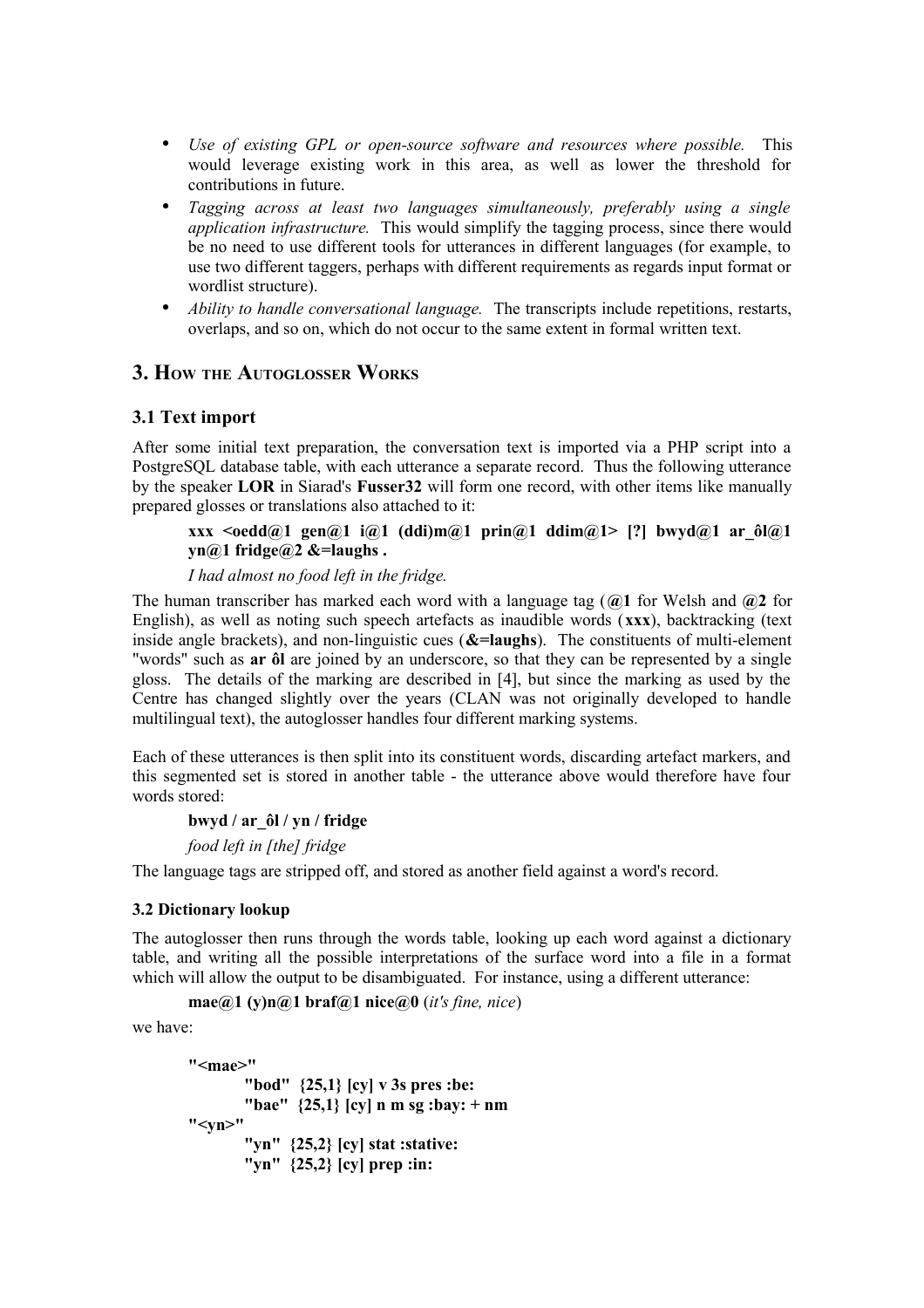```
"<braf>"
       "braf" {25,3} [cy] adj :fine:
"<nice>"
       "nice" {25,4} [0] nice
"
```
In this example, there are two surface words (the Welsh **braf** (*fine*) and the English **nice**) which only have one entry in the dictionary. However, **mae** (*is*) and **yn** (*stative*) each have two possible entries: the former is either a part of the verb "to be", or a nasally-mutated noun meaning "bay", and the latter is either the stative particle, or the preposition "in".

The dictionaries are all heavily-adapted versions of lexicographical resources under a free license. The Welsh dictionary is based on **Eurfa**, the first free Welsh dictionary [6], while the Spanish dictionary is based on that used in the machine translation project **Apertium** [7]. The English dictionary is derived from Kevin Atkinson's part-of-speech file, which in turn combines data from Grady Ward's Moby Part-of-Speech II and the WordNet database [8].

The three languages offer an interesting spectrum of language-structure. Spanish shows extensive inflection, with different adjectival endings depending on the tense and number of the noun, and multiple verb-forms denoting tense, person and number. Historically, Welsh had extensive inflection, especially in verbs, but this is much reduced in the modern language. Modern English is an analytic language with few inflections, where a single word may share multiple grammatical roles - for instance, "back" may be a singular noun denoting a part of the body, a verb meaning "to reverse", or an adverb describing motion ("give back", "go back").

The main feature of interest in Welsh is the mutation system, where the initial sounds of a word vary based on the words beside them, or the syntax of the phrase:

**du** (*black*) but **cath ddu** (*a black cat*)

**mae'r trên yn mynd** (*the train is going*) but **cyn i'r trên fynd** (*before the train goes*)

Initial versions of the dictionaries simply listed all related forms, allowing easy lookup. So the Welsh dictionary, for instance, had separate entries for **mynd** (*to go*) and **fynd** (*to go*, with soft mutation), the Spanish dictionary separate entries for **arreglar** (*to fix*) and **arreglarlo** (*to fix it*), and the English dictionary for **walk** (the noun) and **walk** (the verb).

The major drawback of this approach, however, is that although lookup is simplified, updating the dictionaries becomes more difficult. A number of entries have to be made for each new word added, and in turn this increases the size of the dictionaries, even though many of the additional forms may be of low frequency and unlikely to occur.

More recent versions of the autoglosser therefore move towards doing at least some segmentation on-the-fly. For Welsh, this means checking for and marking mutation, while for Spanish it means checking for and marking clitic pronouns attached to verbforms. Since the dictionaries need only contain one word (in these cases, **mynd** and **arreglar**), the result is a major decrease in their size - in Spanish, 87% of the 650,000 verbforms were clitic items, while in Welsh, 49% of the 420,000 entries were mutated items. More could probably be done along these lines, for example, attempting to deconjugate verbforms on-the-fly, but this is not a top priority at present.

The English dictionary required a slightly different approach. Firstly, since words may simultaneously appear in several part-of-speech categories, it was decided to mark them as such, and allow the valid POS to be selected as part of the disambiguation process (see below). So **walk** is marked in the dictionary as *sv*, meaning that it can be either a singular noun or a verb.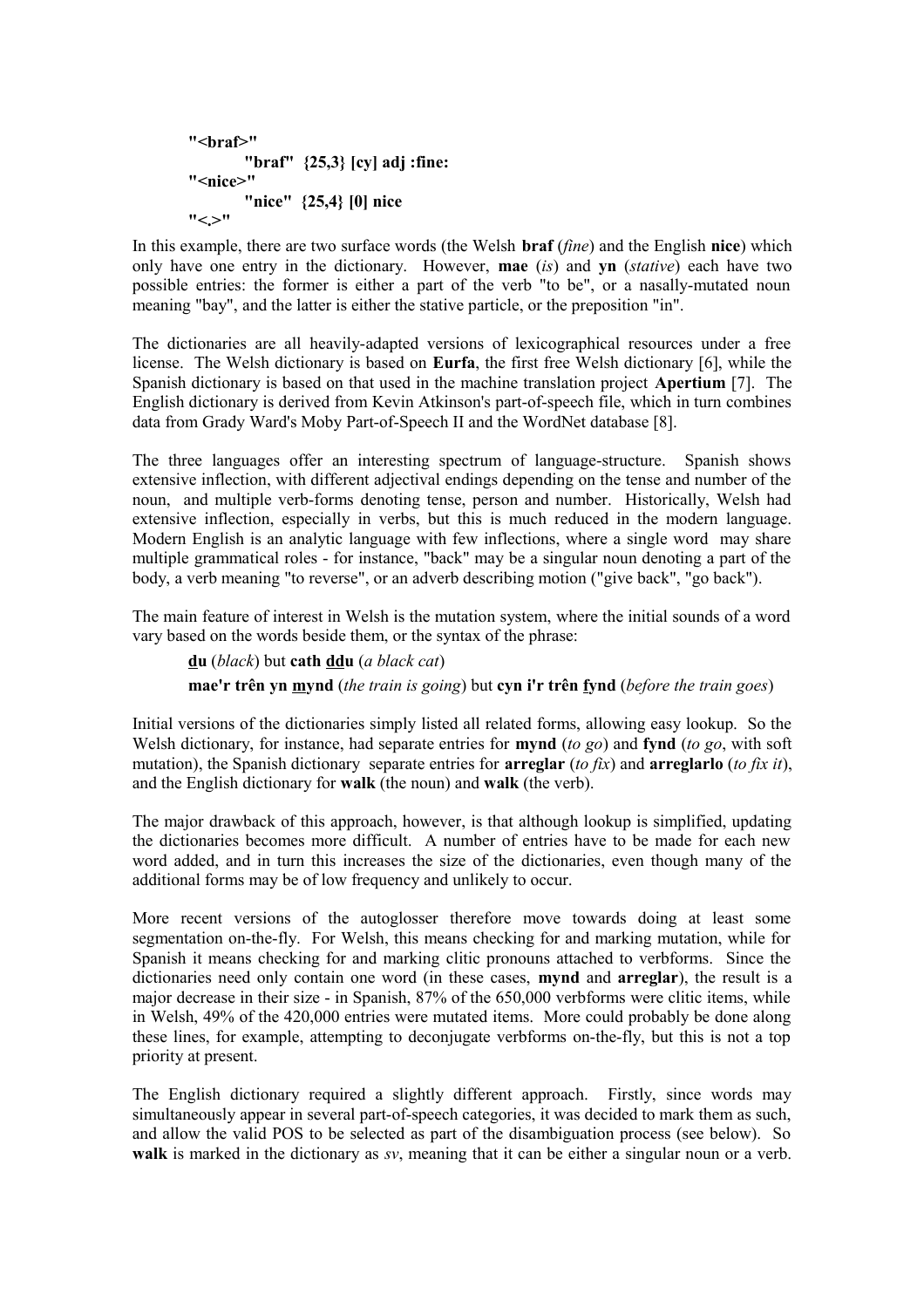Secondly, some recurring affixes are checked for and marked on-the-fly - these include genitival **'s** (**my daughter's boyfriend)**, plural forms (**controversies**), agentive **-er** (**worker**), adverbial **-ly** (**happily**), and potential **-able** (**treatable**). In some cases, these rules can lead to "noise" which requires additional disambiguation. For instance, **master** can also have the additional interpretation **master < mast** returned, which, although possible (e.g. **four-master** in describing a ship), is a lot less likely to occur in general conversation. Thirdly, some basic stemming is done on inflected verbforms, so that **walking** and **walked** get referred to the lexeme **walk**.

#### **3.3 Disambiguation using constraint grammar**

Once all the words have been looked up in the dictionaries, the resulting file can be used as input to **VISL-CG3**, a free contraint grammar parser developed at the University of Southern Denmark [9]. Constraint grammar (CG) dates back to the early 1990s [10], and the VISL-CG3 implementation is exceptionally versatile and powerful, using subclause delineation, generalized dependency markers and semantic prototype tags [11]. It should be noted that the autoglosser currently uses CG in only the most basic form, to carry out disambiguation where there is more than one possible interpretation for a word, but in the future we may seek to extend this to clause delineation.

The main innovation in the autoglosser's use of CG is to include a language marker in the input file - the sample above, for instance, shows **[cy]** for Welsh words, and **[0]** for words like **nice** that are used in both English and Welsh. This means that rules relating to multiple languages can reside in the same grammar file, allowing multilingual text to be parsed in one iteration. It also has the side-effect that we can have rules apply across language boundaries: in

**mucho speed bump** (*a lot of speed bumps*)

**los dry walls** (*the dry walls*)

the Spanish words (**mucho**, **los**) can be assigned the correct POS tags even though the following words are in English.

An important benefit of CG is that, as a grammar-based parser, its rules are not only powerful and easy to understand, but they also "feel" right from a linguistic (rather than computer science) viewpoint. So far, we have found that basic selection or removal rules can handle most of the disambiguation in Spanish and Welsh. For Welsh:

```
select ("ei" a :her:) if (1 amnoun);
```
#### **select ("ei" a :his:) if (1 smnoun);**

says that the possessive adjective item **ei** marked "her" should be chosen to if the following word is a noun with aspirate mutation (**ei thad** < **tad**, *father*), while the one marked "his" should be chosen if the following noun is soft-mutated (**ei dad** < **tad**, *father*). For Spanish:

### **select (v pastpart) if (-1 ("haber") or ("estar") or ("ser");**

says that the verb item marked "past participle" should be chosen if the preceding word is a form of the auxiliary verbs **haber** (*to have*), **estar** (*to be*) or **ser** (*to be*). In these cases, it is not necessary to specify the language the rule applies to, since the context makes this clear (**ei** only occurs in Welsh, and **haber/estar/ser** only in Spanish).

For English, considerably more substitution rules are included, in order to handle the multifaceted dictionary entries. For instance, the stemmer adds the tag *asv* (adjective, singular noun, or verb) to the entry for **cooling**, and points to the lexeme **cool**, which is already tagged *sv infin* (singular noun, or verbal infinitive). The following rule converts these tags to *v prespart* (verbal present participle) when they occur together after a preceding English verb (e.g. **starts cooling**):

#### **substitute (sv infin asv) (v prespart) (sv infin asv) (-1 ([en] v));**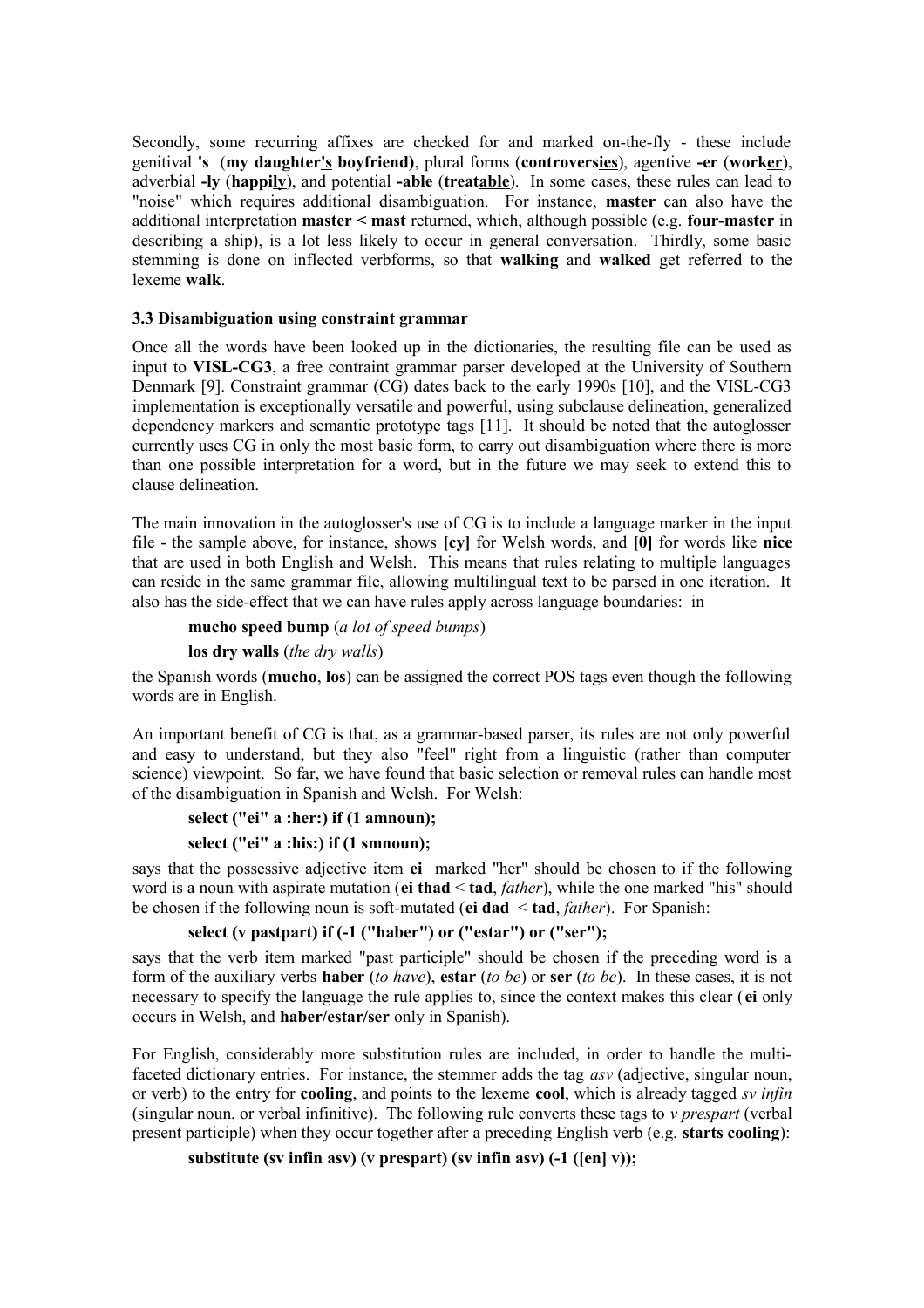This rule:

#### **substitute (2s123p) (3p) (v 2s123p) (-1 (pron.sub 3p) or (n pl));**

converts a verb marked second person singular or first/second/third person plural to one marked third person plural if the preceding word is a third person subject pronoun or a plural noun (e.g. **they were**, or **the taxes were**).

An interesting side-effect of these conversions in English is that the tagging, because it is based on function rather than form, is correct even in cases where the speech is non-standard. For instance, in :

**he talk in Spanish .** *he.PRON.SUB.M.3S talk.V.3S.PRES in.PREP name*  **talk** is correctly tagged as third person singular. Likewise, in: **you seen that show ?** *you.PRON.SUB.2SP seen.V.PAST that.DEM.FAR show.N.SG*

**seen** is correctly tagged as past tense rather than past participle.

So far, there are about 150 CG rules for Spanish, about 180 for Welsh, and around 200 for English.

#### **3.4 Output creation**

Once the constraint grammar has decided which form is valid for each word, it outputs a disambiguated file, and the data for each word is then read back into the words table, and concatenated to produce a gloss string consisting of the lexeme and the POS tags. This string follows the formatting guidelines of the Leipzig glossing schema [5] as far as possible.

The original utterances in the utterances table are then written out into a final file, with the automatically-produced gloss added, somewhat similar to the example above. The autoglossed file can then be opened in the CLAN application for further work (e.g. the addition of a translation, the correction of audio placemarks, gloss checking, etc), or it can be output in different formats for gloss checking, printing, etc (see below).

The autoglosser takes 2-3 minutes to autogloss a 5,000-word file from initial import to final output.

# **4. RESULTS**

Figures for recall (coverage) are not given here, since the texts had all their words included in the dictionary before the analysis began. Figures for precision (accuracy) are given in Table 2 these figures count all instances of non-disambiguation, incorrect POS or incorrect lexeme as errors. (Note that the residue in the language balance column in Table 2 is due to indeterminate words, that is, words which are used in both languages, and which therefore cannot be assigned unambiguously to one of them.)

| Corpus    | File       | Words | Language balance                | <b>Precision</b> |
|-----------|------------|-------|---------------------------------|------------------|
| Siarad    | stammers4  | 4383  | Welsh $85\%$ , English $1\%$    | 94%              |
| Miami     | herring7   | 4855  | English 79%, Spanish 18%        | 92%              |
| Miami     | sastre1    | 5990  | English $48\%$ , Spanish $47\%$ | 93%              |
| Patagonia | patagonia2 | 4709  | Welsh 90%, English/Spanish 1%   | in progress      |

Table 2. Autoglosser precision.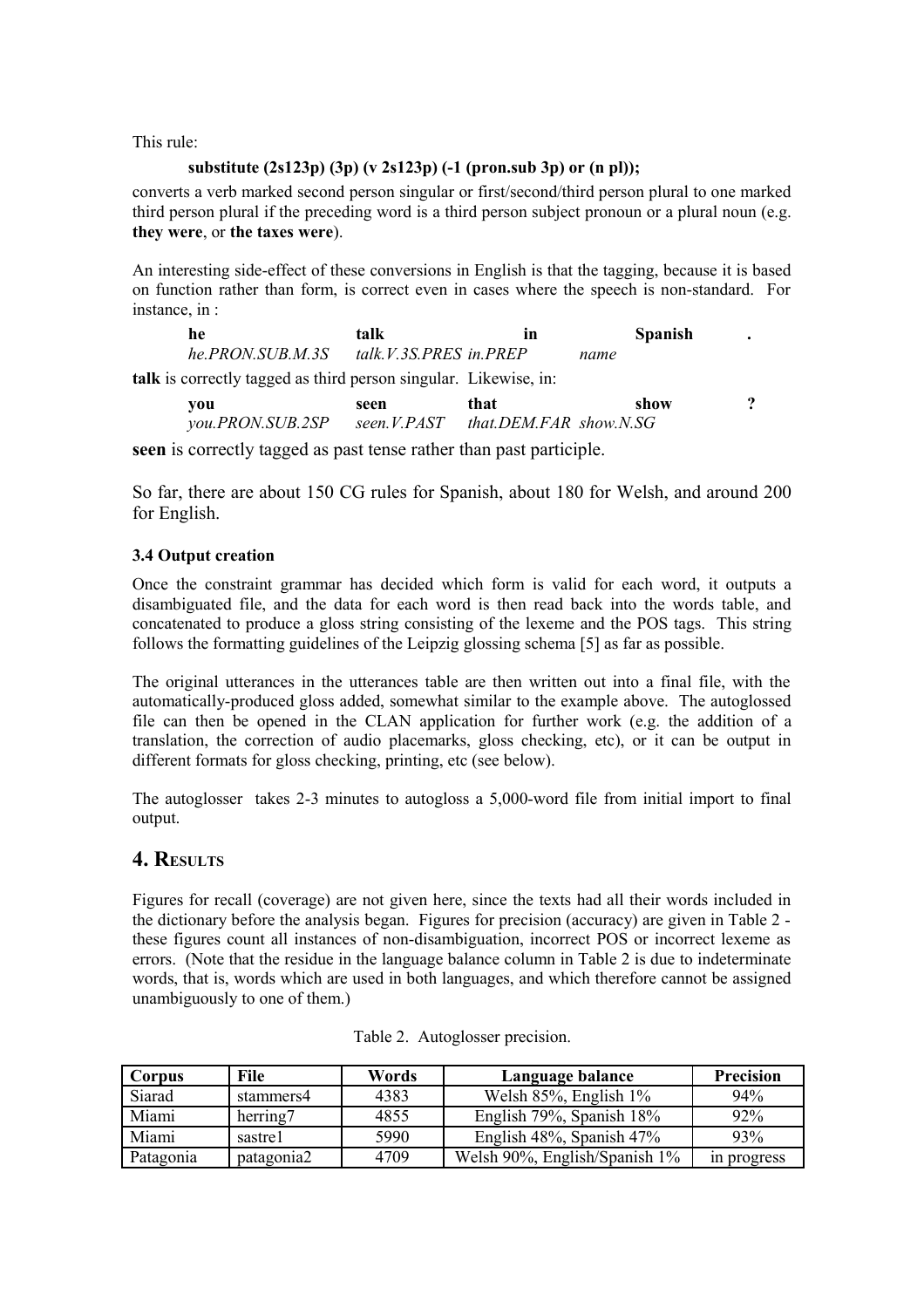(**Note**: The autoglosser is currently being used in the finalisation of the Miami and Patagonia corpora for publication in the summer, and this table therefore reports only preliminary results based on application to a few files in the corpora. It will be recast to summarise results from the entire corpora once those are available.)

#### **5. ADDITIONAL USES OF THE AUTOGLOSSER**

Although the main purpose of the autoglosser is to generate glosses for the conversation texts, the availability of the word data in a database table allows it to be leveraged for other addedvalue purposes.

The most important of these is perhaps access to the conversation material through a browser. We are experimenting with a website [12] where the texts can be presented along with their audiofiles, and where the user can undertake some basic analysis simply by pointing and clicking. This means that the user does not need to download and install the CLAN application, or learn the correct syntax for its analysis commands. Much more remains to be done here, but it is a start on opening up the corpora to a less technical audience.

The website uses different fonts and colours for different aspects of the text, with the aim of making the content of the conversations easier to read. The same aim applies to printed versions. A sample of the glossed text in the default CLAN format follows:

\*KEV: eso más bien yo creo que lo que va a hacer es como un adorno pero . # %snd:"sastre1\_b"\_60356\_63286# %aut: that.PRON.DEM.NT.SG more.ADV well.ADV I.PRON.SUB.MF.1S believe.V.1S.PRES that.CONJ the.DET.DEF.NT.SG that.CONJ go.V.23S.PRES to.PREP do.V.INFIN be.V.23S.PRES like.CONJ one.DET.INDEF.M.SG embellishment.N.M.SG but.CONJ \*KEV: baja la velocidad ahí ? #%snd:"sastre1\_b"\_63286\_65895# %aut: lower.V.2S.IMPER the.DET.DEF.F.SG velocity.N.F.SG there.ADV \*SOF: pero la calle no la van a hacer no ? #%snd:"sastre1\_b"\_65876\_70050# %aut: but.CONJ the.DET.DEF.F.SG street.N.F.SG not.ADV her.PRON.OBJ.F.3S go.V.23P.PRES to.PREP do.V.INFIN not.ADV

By using the autoglosser data and John Frampton's ExPex package [13] for the LaTeX typsetting system [14], we can transform this into the much more attractive output in Figure 1.

| (34) | $\mathbf K \mathbf E \mathbf V$ :<br><i>Laut</i> | eso                       | $that$ .PRON.DEM.NT.SG                       | más<br>more. ADV           | bien                   | yo<br>well.ADV I.PRON.SUB.MF.1S believe.V.1S.PRES |                           | creo                   |                        |
|------|--------------------------------------------------|---------------------------|----------------------------------------------|----------------------------|------------------------|---------------------------------------------------|---------------------------|------------------------|------------------------|
|      | que<br>$that$ , CONJ                             | lo                        | the. DET. DEF. NT. SG                        | que                        | $that$ <i>PRON.REL</i> | va<br><i><b>go.V.23S.PRES</b></i>                 | a<br>to.PREF              | hacer<br>do.V.INFIN    |                        |
|      | es<br>be. V. 23S. PRES                           |                           | un<br>como<br>$like$ . $CONJ$                |                            | one.DET.INDEF.M.SG     | adorno<br>embellishment.N.M.SG                    |                           | pero<br>$but$ . $CONJ$ | $\cdot$                |
| (35) | $\mathbf K \mathbf E \mathbf V$ :<br><i>Laut</i> | baja<br>lower.V.2S. IMPER | la                                           | the. DET. DEF.F. SG        |                        | velocidad<br>velocity.N.F.SG                      | ahí<br>$there$ <i>ADV</i> | ?                      |                        |
| (36) | SOF:<br><i><b>Zaut</b></i>                       | pero<br>$but$ . $CONJ$    | la<br>$the. DET. DEF.F.SG  \nstreet. N.F.SG$ |                            | calle                  | no<br>not. ADV                                    | la<br>her. PRON. OBJ.F.3S |                        | van<br>qo. V.23P. PRES |
|      | a<br>to.PREP                                     | hacer<br>do. V. INFIN     | no<br>not. ADV                               | $\boldsymbol{\mathcal{P}}$ |                        |                                                   |                           |                        |                        |

Figure 1. Typeset output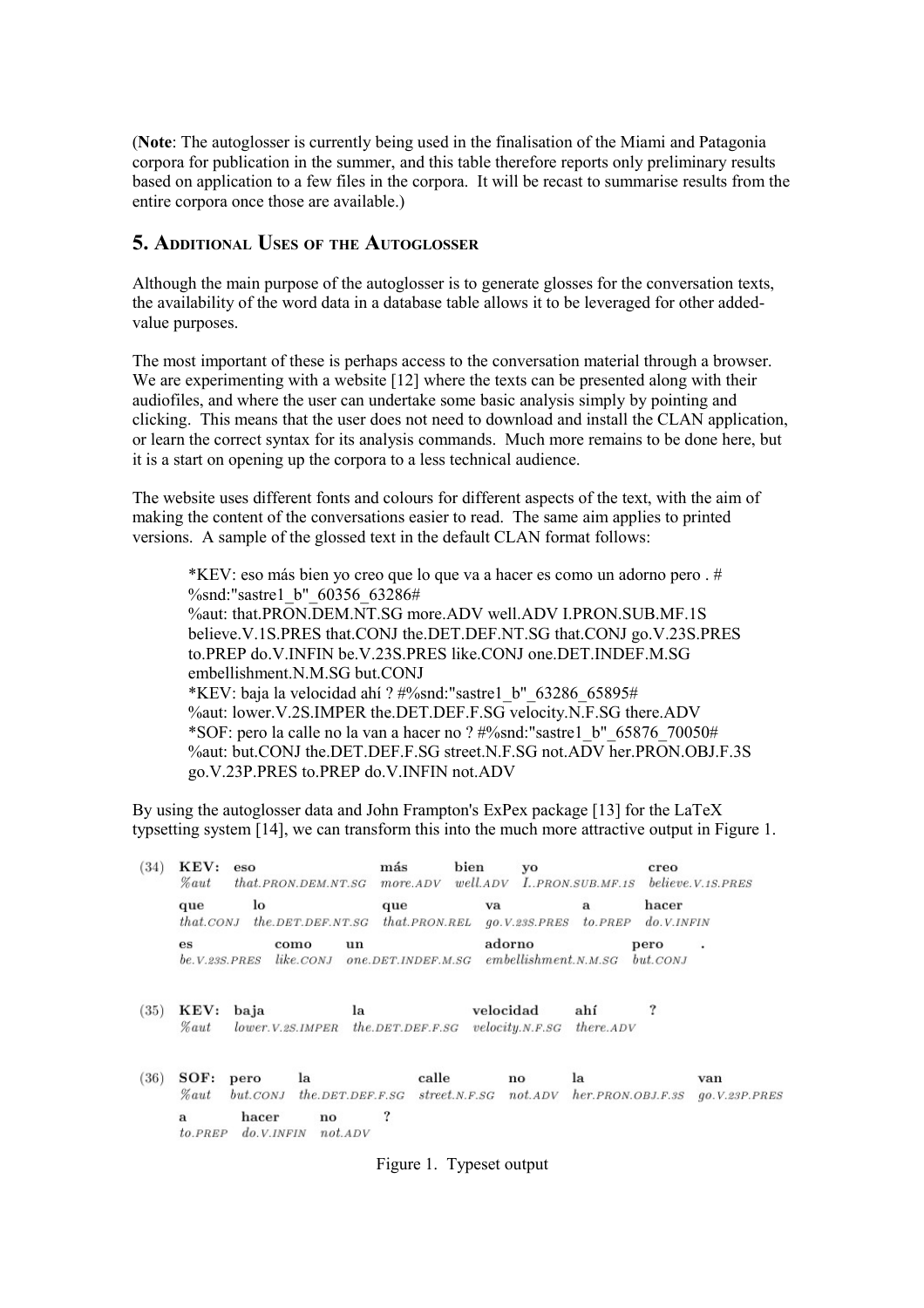Other aspects of the texts can also be probed. One such is the question of when people are more likely to switch into the other language in bilingual conversations - the autoglosser data will make it easier to examine the occurrence and context of individual words in order to shed light on this question. Another aspect is whether language switching is more likely to take place within or between clauses - the autoglosser data will simplify the task of classifying clauses according to type and language to investigate the contribution of clause structure here.

A final aspect is using the autoglosser data to explore new ways of presenting information. Figure 2 gives an example where the "language profile" of a conversation (Miami/sastre1) has been summarised - utterances are along the X axis (one bar for each utterance), and length of utterance (in words) is along the Y axis. Blue represents English words, gold Spanish words, and purple indeterminate words (their position in the bar relates to frequency, and not to position in the utterance). We can see at a glance the shifts from one language to another during the course of the conversation.



Figure 2. Typeset output

# **6. CONCLUSIONS**

We have described a fast, extensible and accurate tagger for multilingual spoken text in Welsh. Spanish and English. Although the spoken text used is filled with quotatives, incomplete sentences, repetitions and so on, and includes multiple language switches within and between utterances, the Bangor Autoglosser is able to handle this effectively. It may therefore be of interest to those working in such non-standard language environments, for instance in speechto-text conversion, voice recognition software, training of SMT engines, etc.

We also believe that the Bangor Autoglosser may be of interest to those trying to apply computer techniques to minority languages. These languages are often under-resourced in terms of time and skills, and it is highly desirable to be able to re-use existing materials. If a dictionary is available in a simple spreadsheet or wordlist format, the autoglosser allows it to be plugged in and used almost immediately. The user can then start adding grammar rules, which, as has been noted above, are both powerful and intuitive. Further steps might include iteratively extending the dictionary, improving the rules, and refactoring the lookup to take account of recurring inflections. The key point is that it is relatively easy to start with what you have and move quickly from that to useful output.